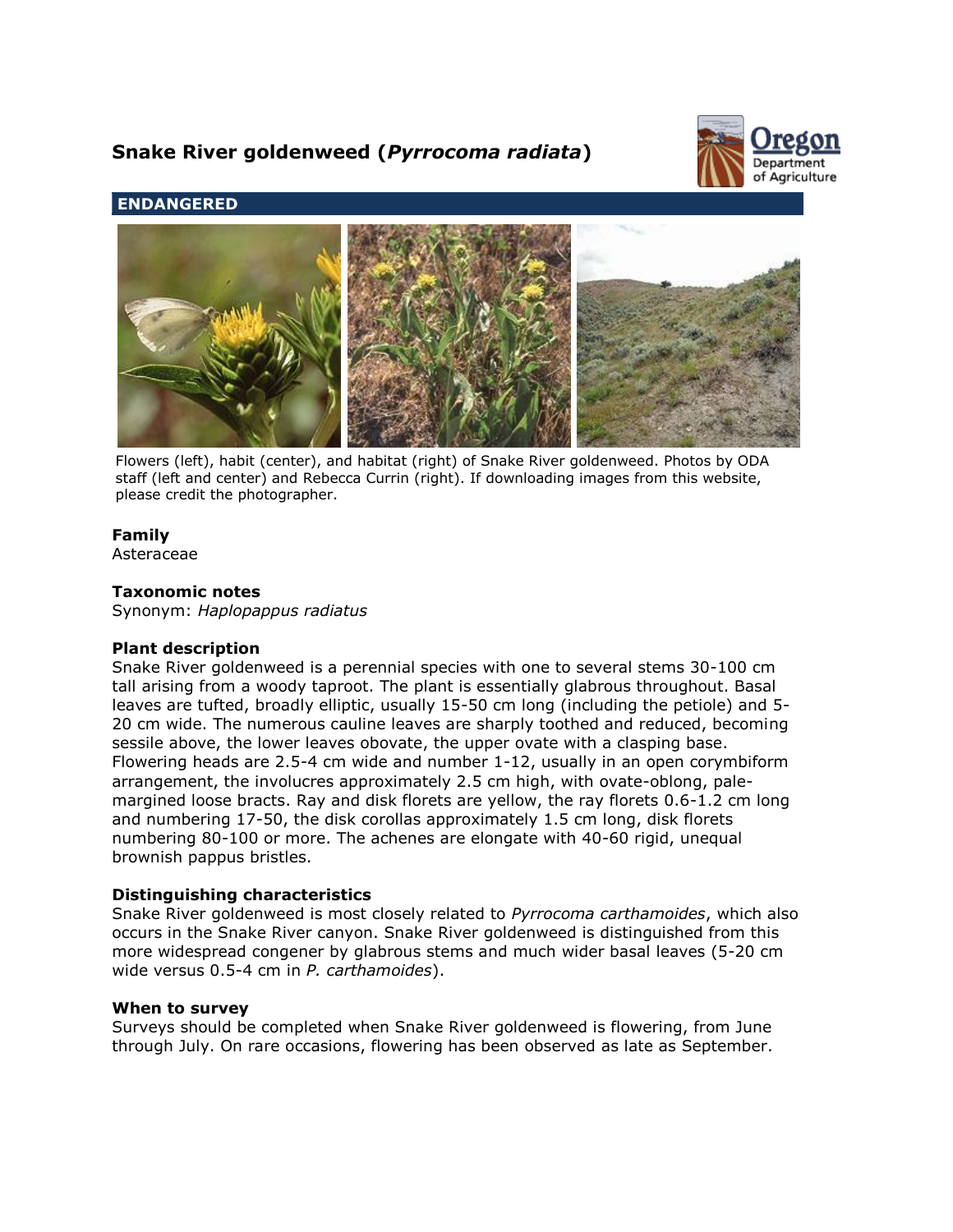## **Habitat**

Snake River goldenweed inhabits dry, rocky, open soil with little other perennial vegetation. It typically occurs on south- to west-facing hillsides with gentle to steep slopes at elevations ranging from 610-1830 m (2000-6000 ft). It is found in slightly to very calcareous soils often overlaying a shale formation, usually in grazing-modified sagebrush/grassland communities.

Commonly associated species include *Achillea millefolium*, *Agropyron spicatum*, *Amsinckia tessellata*, *Artemisia tridentata*, *Astragalus cusickii, A. purshii*, *Balsamorhiza sagittata*, *Bromus tectorum*, *Cardaria draba*, *Collomia linearis*, *Crepis occidentalis*, *Elymus cinereus*, *Ericameria nauseosa* var*. speciosa, E. viscidiflora*, *Erigeron pumilus*, *Eriogonum* spp., *Erodium cicutarium*, *Gutierrezia sarothrae*, *Helianthus annuus*, *Mentzelia laevicaulis*, *Penstemon speciosus*, *Poa sandbergii*, *Purshia tridentata*, *Sisymbrium altissimum*, *Sitanion hystrix*, *Sphaeralcea munroana*, *Taeniatherum caputmadusae*, and *Tetradymia canescens*.

## **Range**

Snake River goldenweed is a narrow endemic restricted to the lower Snake River Canyon and adjacent slopes in eastern Oregon and adjoining Idaho, within an area less than 48  $\times$  64 kilometers (30  $\times$  40 miles). It occurs in the Blue Mountains and Snake River Plain ecoregions.

## **Oregon counties**

Baker, Malheur

## **Federal status**

Species of Concern

## **Threats**

Livestock grazing has been shown to negatively impact reproduction and population growth rate in Snake River goldenweed populations. Documented seed predation by insects and widespread herbivory by grasshoppers in particular have also had serious negative effects on this species. Competition from annual exotic weeds introduced by livestock grazing in Snake River goldenweed habitat poses an additional threat.

## **Did you know?**

Snake River goldenweed was described by Nuttall in 1840 based on a type specimen believed to have been collected along the Snake River near Huntington, Oregon.

## **References**

Bogler, D. J. 2006. *Pyrrocoma*. In: Flora of North America Editorial Committee, eds. 1993+. Flora of North America North of Mexico. 16+ vols. New York and Oxford. Vol. 20, pp. 413-424. Available at

[http://www.efloras.org/florataxon.aspx?flora\\_id=1&taxon\\_id=127795.](http://www.efloras.org/florataxon.aspx?flora_id=1&taxon_id=127795) Accessed September 20, 2010.

Hitchcock, C. L., A. Cronquist, M. Ownbey, and J. W. Thompson. 1955. Vascular plants of the Pacific Northwest. Part 5: Compositae. University of Washington Press, Seattle.

Kaye, T. N. 2002. Effects of cattle grazing, insect interactions and population ecology of Snake River goldenweed (*Haplopappus radiatus*). Unpublished report for Bureau of Land Management, Vale District. Institute for Applied Ecology, Corvallis, Oregon.